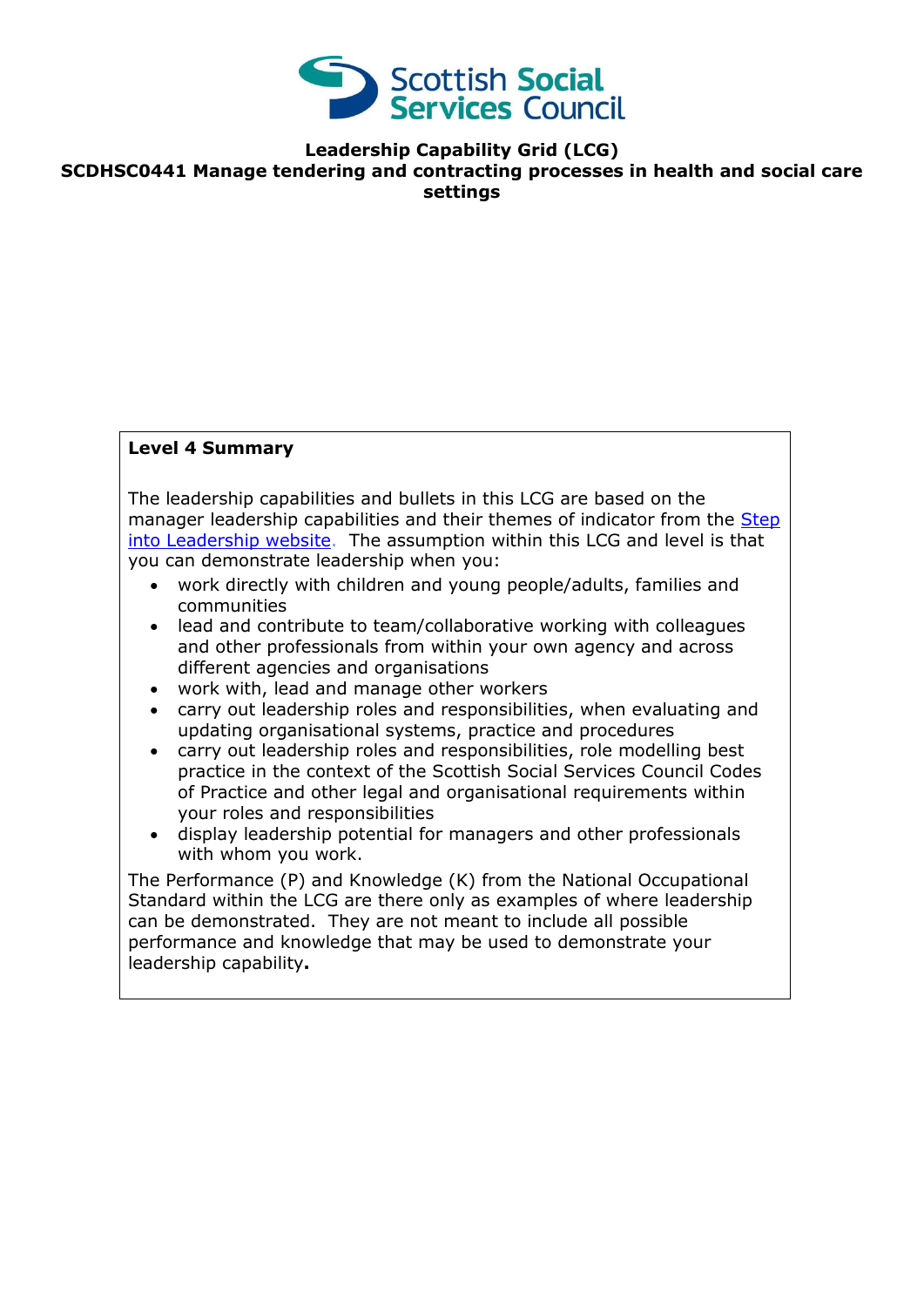

# **Leadership Capability Grid (LCG)**

## **SCDHSC0441 Manage tendering and contracting processes in health and social care settings**

| Leadership<br>capabilities         | When managing tendering and contracting processes you can<br>demonstrate leadership capabilities by:                                                                                                                                                                                                                                                                                                                                                                                                                                                                                                                                                                                                                                                                                                                          |
|------------------------------------|-------------------------------------------------------------------------------------------------------------------------------------------------------------------------------------------------------------------------------------------------------------------------------------------------------------------------------------------------------------------------------------------------------------------------------------------------------------------------------------------------------------------------------------------------------------------------------------------------------------------------------------------------------------------------------------------------------------------------------------------------------------------------------------------------------------------------------|
| <b>Vision</b>                      | Providing a vision for those with whom you work and your organisation<br>when you:<br>• See how best to make a difference when identifying $(P1-3, 17-20, 25, 27)$ ;<br>K1-5,11,16,24-25,35-39)<br>Communicate and promote ownership of the vision when seeking extra<br>$\bullet$<br>support ( $P4,6,28$ ; K20), working with others ( $P28$ ) and recording and<br>reporting (P27-37,43,46; K43-46)<br>Promote public service ethos through active participation and<br>personalisation (P1,2,7,8,11,13,14,15,20-26; K1-5,11,13-19,28,30),<br>when working others and when recoding and reporting ( $P27-37$ )<br>Thinking and planning strategically when demonstrating knowledge and<br>$\bullet$<br>practice of organisational, local and national policies and procedures<br>$(P26, 27, 32, 37; K6, 8-9, 26-27, 32-34)$ |
| Self-<br>leadership                | Displaying self-leadership when you:<br>• Demonstrate and adapt leadership in response to changing needs and<br>preferences (P5,16,20,35-36; K23) and overcoming barriers (P20)<br>Improve own leadership by seeking advice (P4,6,36; K20,23)<br>$\bullet$<br>Enabling intelligent risk taking when communicating with difficult,<br>complex and sensitive issues ( $P$ 21-26; K15,40-41) and protecting<br>yourself (K31)<br>Demonstrate and promote resilience when adapting practice and<br>$\bullet$<br>overcoming barriers (P5,16,18,20,35-36; K3,4,19,30)<br>Challenge discrimination and oppression ( $P20$ ; K1,4)                                                                                                                                                                                                    |
| <b>Motivating</b><br>and inspiring | Motivating and inspiring others when you:<br>• Inspire people by personal example ( $P10,28$ ; K14-20)<br>• Recognise and value the contribution of others ( $P$ 4,6,36; K9-10,20)<br>• Support the creation of a learning and performance culture ( $P4, 6, 8, 18$ ,<br>20,23,25,27-28,31; K16-20,23,39)                                                                                                                                                                                                                                                                                                                                                                                                                                                                                                                     |
| <b>Empowering</b>                  | Empowering people when you:<br>Enable leadership at all levels (P1,2,4,6-7,20,21,25,27,31; K8-9,16-20)<br>Driving the creation of a knowledge and management culture by<br>seeking and providing information to enable understanding<br>$(P4, 6, 8, 25, 31, 33-36; K16-20, 23, 39)$<br>• Promote professional autonomy (P1-3,17-20,25,27; K16-20,23-25)<br>Involve people in development and improvement (P20; K16-20)                                                                                                                                                                                                                                                                                                                                                                                                        |